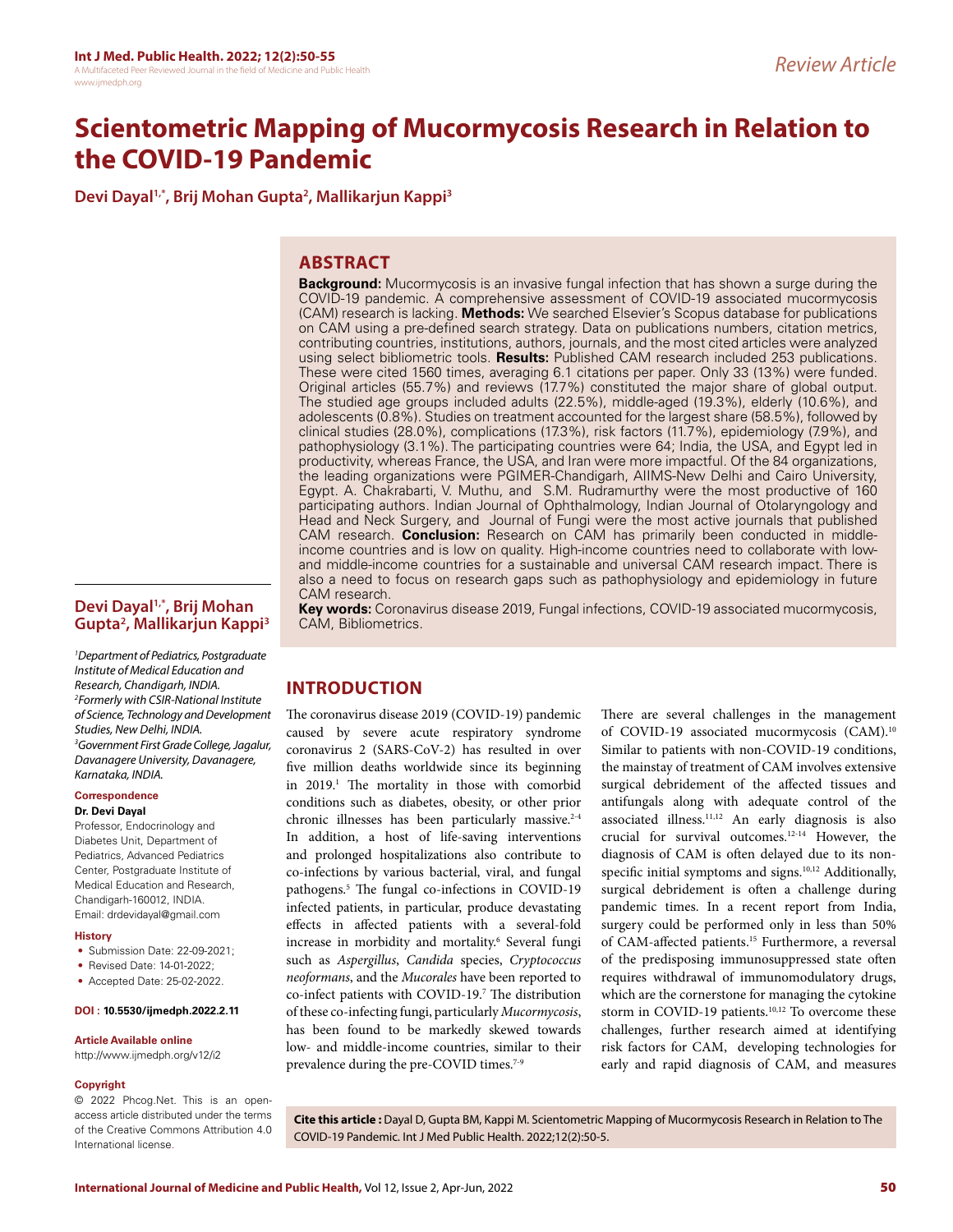to minimize the dosage and duration of drugs such as corticosteroids, immunosuppressants, and antibiotics, has been suggested.<sup>7,10,12,15</sup> Research is also needed to understand region-specific epidemiological and pathophysiological factors for a disproportionately increased incidence of CAM in certain countries.<sup>16</sup>

An assessment of the previously accomplished research is essential to guide future research in any field. Such an appraisal, usually achieved through scientometric or bibliometric analyses, helps the researchers to identify the research gaps and hotspots, thus allowing them to focus on areas that require more attention as compared to others.17 It also helps to identify researchers, organizations, funding agencies, and regions that share research interests which is necessary to foster collaborations leading to more impactful research.<sup>18-20</sup> In connection with CAM, even though extensive research appears to have been conducted during the pandemic, scientometric assessment studies are scarce. Bibliometric studies on COVID-19 did not attempt to analyze research on CAM separately.<sup>21,22</sup> Similarly, recent analyses of mucormycosis research included publications before the global surge in CAM infections.23-25 Two other bibliometric studies that focussed on CAM and included publications till May and August 2021, respectively, provided analyses of 154 and 51 publications only, far lower than would be expected of an intensely researched topic.26,27 Thus a comprehensive mapping of CAM research is still lacking. In the present contribution, we attempted to provide a bibliometric assessment of published research on CAM using the Scopus database.

## **OBJECTIVES**

We aimed to evaluate published research on CAM as covered in the Scopus database since the onset of the COVID-19 pandemic until November 15, 2021. The study focussed on the contribution of top countries, organizations, authors, journals, research collaborations, funding support, the impact of publications, and features of highly-cited papers (HCP).

## **MATERIALS AND METHODS**

The relevant publications on CAM research were retrieved from the Scopus database (http://www.scopus.com) using a pre-defined search strategy similar to previous bibliometric studies.<sup>28-30</sup> The following search string was used:

TITLE ( "covid 19" OR "2019 novel coronavirus" OR "coronavirus 2019" OR "coronavirus disease 2019" OR "2019-novel CoV" OR "2019 nov" OR covid 2019 OR corvidae OR "corona virus 2019" OR ncov-2019 OR ncov2019 OR "nov 2019" OR 2019-ncov OR covid-19 OR "Severe acute respiratory syndrome coronavirus 2" OR "SARS-CoV-2" ) OR KEY ( "covid 19" OR "2019 novel coronavirus" OR "coronavirus 2019" OR "coronavirus disease 2019" OR "2019-novel CoV" OR "2019 nov" OR covid 2019 OR corvidae OR "corona virus 2019" OR ncov-2019 OR ncov2019 OR "nov 2019" OR 2019-ncov OR covid-19 OR "Severe acute respiratory syndrome coronavirus 2" OR "SARS-CoV-2" ) and Key (mucormycosis\*) OR Key (black fung\*)

The data obtained were further examined using analytical provisions of the Scopus database. Using the complete counting method, each author or organization of multi-author publications was fully counted. To settle the issue of synonyms or homonyms in the names of authors, other specific fields such as affiliations were used. The qualitative assessment of publications was based on indices such as the Hirsch index (HI), citations per paper (CPP), and relative citation index (RCI). The CPP was obtained by mathematically dividing the number of citations by the number of publications. The RCI was derived by dividing the number of publication's citations by the average citations usually received by an

article in the same field and then benchmarking that number against the median RCI for all NIH-funded papers. The HI was calculated by counting the number of publications for which an author has been cited the same number of times. A publication was considered HCP if it had received more than 30 citations. The citations were counted from the date of publication until November 15, 2021.

#### Ethical considerations

The present study used secondary data for which approval from the ethics committees is not required. We, nevertheless, followed all the ethical principles recommended for analysis of this nature through respecting ideas, and citations, and referencing authors and publications.

## **RESULTS**

#### General description of CAM publications

A majority (239, 94.4%) of the total 253 publications on CAM research were reported in the year 2021. The total citations and average CPP were 1560 and 6.1, respectively. Only 33 (13.0%) were externally funded; these received 155 citations, averaging 4.7 CPP. The major funding agencies were the National Institute of Health, USA (4 papers), Gilead Sciences and Pfizer (3 papers each), Department of Science and Technology, India, Hyderabad Eye Research Foundation, and Science and Engineering Board India (2 papers each). The publication categories were original articles (55.7%), reviews (17.8%), letters (13.8%), editorials (5.5%), notes (4.3%), short surveys (1.5%) and conference papers (1.2%). The distribution of publications by the studied age groups was as follows: adults (22.5%), middle-aged (19.3%), elderly (10.6%), and adolescents (0.8%). The most researched aspects of CAM were treatment (51.7%), followed by clinical studies (28.0%), complications (17.4%), and risk factors (11.8%). Epidemiology (7.9%), and pathophysiology (3.1%), were the least studied aspects of CAM. Research on complications and treatment registered the highest and lowest citation impact with average CPP of 16.8 and 7.7, respectively. According to the type of CAM, rhino-orbital-cerebral, cutaneous, pulmonary, and renal forms constituted 12.6%, 5.2%, 5.1%, and 4.7%, respectively. Diabetes mellitus was the most commonly studied risk factor (32.4% publications), followed by corticosteroid therapy (12.2%), diabetic ketoacidosis and immunocompromised host (3.5% each), chronic kidney disease (3.1%), neutropenia (2.3%), and hemodialysis (1.6%). To elucidate focus and trends in CAM research, we identified several significant keywords, as shown in Figure 1.



**Figure 1:** Network author keywords in COVID-associated mucormycosis (CAM) research. Each colour represents repetition of keywords occurring at least 5 times. The size of the node and the thickness of connecting lines represent their importance in CAM research.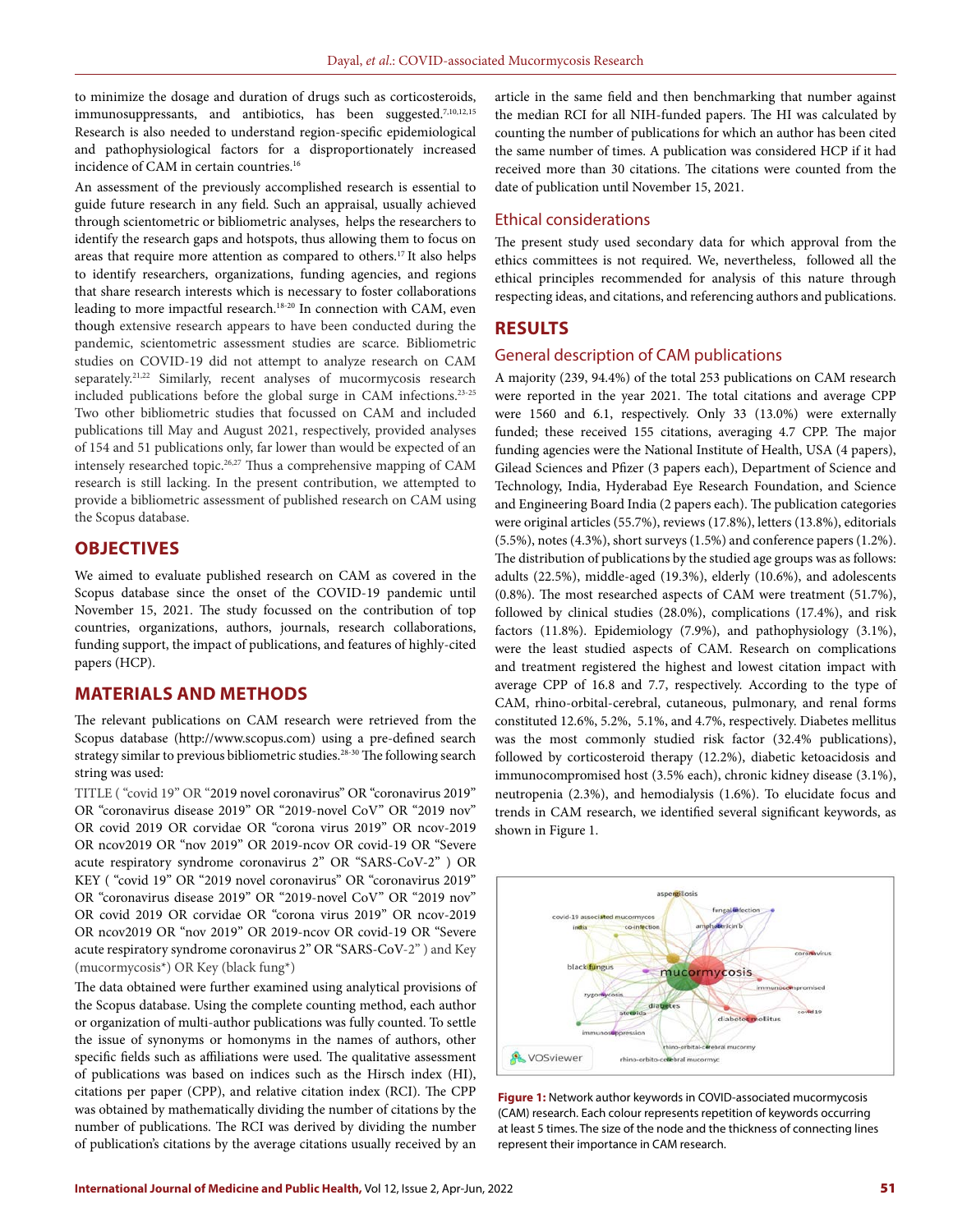| Table 1: Most productive countries in COVID-associated mucormycosis<br>research. |                                                                                    |     |     |      |                          |                |       |               |  |
|----------------------------------------------------------------------------------|------------------------------------------------------------------------------------|-----|-----|------|--------------------------|----------------|-------|---------------|--|
| S.no.                                                                            | <b>TC</b><br><b>CPP</b><br><b>ICP</b><br>%ICP<br><b>TP</b><br>нı<br><b>Country</b> |     |     |      |                          |                |       |               |  |
| $\mathbf{1}$                                                                     | India                                                                              | 153 | 799 | 5.2  | 16                       | 35             | 22.8  | 0.8           |  |
| $\overline{2}$                                                                   | <b>USA</b>                                                                         | 30  | 421 | 14.0 | 12                       | 13             | 43.3  | $2.2^*$       |  |
| 3                                                                                | Egypt                                                                              | 12  | 21  | 1.7  | $\overline{2}$           | 7              | 58.3  | 0.2           |  |
| $\overline{4}$                                                                   | Iran                                                                               | 9   | 88  | 9.7  | $\overline{4}$           | $\overline{2}$ | 22.2  | $1.5^{\circ}$ |  |
| 5                                                                                | Bangladesh                                                                         | 8   | 22  | 2.7  | $\overline{2}$           | $\overline{4}$ | 50.0  | 0.4           |  |
| 6                                                                                | Pakistan                                                                           | 7   | 3   | 0.4  | $\mathbf{1}$             | 5              | 71.4  | 0.1           |  |
| $\overline{7}$                                                                   | Saudi Arabia                                                                       | 7   | 3   | 0.4  | $\mathbf{1}$             | 7              | 100.0 | 0.1           |  |
| 8                                                                                | Australia                                                                          | 5   | 12  | 2.4  | $\overline{2}$           | $\overline{4}$ | 80.0  | 0.4           |  |
| $\mathbf{q}$                                                                     | France                                                                             | 5   | 146 | 29.2 | $\overline{4}$           | $\overline{2}$ | 40.0  | $4.7^*$       |  |
| 10                                                                               | Italy                                                                              | 5   | 27  | 5.4  | $\overline{\mathcal{L}}$ | $\overline{2}$ | 40.0  | 0.8           |  |

\*More impactful than others

**Abbreviations:** TP=total publications; TC= total citations; CPP=citations per paper; ICP=international collaborative papers; HI=Hirsch index; RCI= relative citation index.



**Figure 2:** Authors collaborative netwok. Of the four clusters of at least 4 publications, the largest red cluster represents eight authors who worked closely together.

#### Most productive countries

Sixty-four countries participated unevenly in global CAM research; 57 contributed 1-5 papers each, four countries 6-10 papers each, two countries 11-30 papers, and one country 153 papers. The top 10 countries together contributed 241 (95.2%) publications and 1542 (98.9%) citations. Table 1 shows the productivity and impact of countries. France, the USA, and Iran produced more impactful research registering their CPP and RCI above the group average of 6.4 and 1.0, respectively. The average international collaborative papers (ICP) was 33.6%. All the top 10 countries showed one-to-one collaboration; India, the USA, and Saudi Arabia established the largest number of linkages (25, 14, and 8, respectively). The country pairs that collaborated the highest number of times were India-USA (6 linkages), and India-Bangladesh, India-Pakistan, and India-Australia (4 linkages each).

#### The output of research organizations

Eighty-four organizations participated in CAM. Five organizations registered their publication output above the group average of 4.7, whereas five others recorded their CPP and RCI above the group average of 6.3 and 1.0, respectively (Table 2). The highest number of collaborations were shown by PGIMER-Chandigarh, AIIMS-New Delhi,

|                                   | Table 2: Productivity and impact of top 10 organizations in COVID- |
|-----------------------------------|--------------------------------------------------------------------|
| associated mucormycosis research. |                                                                    |

| S.no.                                | Organization                                                              |                         | <b>TC</b>        | <b>CPP</b> | HI               | <b>ICP</b>     | %ICP  | <b>RCI</b> |  |  |  |
|--------------------------------------|---------------------------------------------------------------------------|-------------------------|------------------|------------|------------------|----------------|-------|------------|--|--|--|
| <b>Most productive organizations</b> |                                                                           |                         |                  |            |                  |                |       |            |  |  |  |
| $\bf{l}$                             | PGIMER-Chandigarh                                                         | 13                      | 134              | 10.3       | $\overline{4}$   | 3              | 23.0  | 1.6        |  |  |  |
| $\overline{c}$                       | AIIMS-New Delhi                                                           | 13                      | 66               | 5.0        | 3                | $\mathbf 1$    | 7.6   | 0.8        |  |  |  |
| 3                                    | Cairo University, Egypt                                                   | 5                       | $\overline{2}$   | 0.4        | $\mathbf 1$      | $\overline{4}$ | 80.0  | 0.0        |  |  |  |
| $\overline{4}$                       | AIIMS-Jodhpur                                                             | 5                       | $\mathbf{0}$     | 0.0        | $\boldsymbol{0}$ | $\bf{0}$       | 0.0   | 0.0        |  |  |  |
| 5                                    | Saveetha Dental College<br>and Hospital                                   | 5                       | 17               | 3.4        | $\overline{2}$   | $\overline{4}$ | 80.0  | 0.5        |  |  |  |
| 6                                    | Maulana Azad Medical<br>College, New Delhi                                | $\overline{4}$          | $\boldsymbol{0}$ | 0.0        | $\boldsymbol{0}$ | $\mathbf{0}$   | 0.0   | 0.0        |  |  |  |
| 7                                    | Ain Shams University,<br>Egypt                                            | $\overline{4}$          | 19               | 4.7        | $\overline{2}$   | $\overline{0}$ | 0.0   | 0.7        |  |  |  |
| 8                                    | PD Hinduja National<br>Hospital and Medical<br>Research Center,<br>Mumbai | $\overline{4}$          | 28               | 7.0        | $\overline{2}$   | $\overline{0}$ | 0.0   | 1.1        |  |  |  |
| 9                                    | BJ Medical College,<br>Ahmedabad                                          | $\overline{4}$          | 36               | 9.0        | $\overline{2}$   | $\mathbf{1}$   | 25.0  | 1.4        |  |  |  |
| 10                                   | Saveetha Institute of<br>Medical and Technical<br>Sciences                | $\overline{4}$          | 15               | 3.7        | $\mathbf{1}$     | $\overline{4}$ | 100.0 | 0.6        |  |  |  |
|                                      | <b>Most impactful organizations</b>                                       |                         |                  |            |                  |                |       |            |  |  |  |
| $\mathbf 1$                          | Center for Sight,<br>Hyderabad                                            | 3                       | 123              | 41.0       | 3                | $\overline{0}$ | 0.0   | 6.6        |  |  |  |
| $\overline{2}$                       | Lilavati Hopital and<br>Research Center,<br>Mumbai                        | $\overline{\mathbf{3}}$ | 80               | 26.6       | $\overline{2}$   | $\bf{0}$       | 0.0   | 4.3        |  |  |  |
| 3                                    | PGIMER-Chandigarh                                                         | 13                      | 134              | 10.3       | $\overline{4}$   | 3              | 23.0  | 1.6        |  |  |  |
| $\overline{4}$                       | BJ Medical College,<br>Ahmedabad                                          | $\overline{4}$          | 36               | 9.0        | $\overline{2}$   | $\mathbf{1}$   | 25.0  | 1.4        |  |  |  |
| 5                                    | PD Hinduja National<br>Hospital and Medical<br>Research Center,<br>Mumbai | $\overline{4}$          | 28               | 7.0        | $\overline{2}$   | $\overline{0}$ | 0.0   | 1.1        |  |  |  |
| 6                                    | AIIMS-New Delhi                                                           | 13                      | 66               | 5.0        | 3                | $\mathbf 1$    | 7.6   | 0.8        |  |  |  |
| 7                                    | Ain Shams University,<br>Egypt                                            | $\overline{4}$          | 19               | 4.7        | $\overline{2}$   | $\mathbf{0}$   | 0.0   | 0.7        |  |  |  |
| 8                                    | Saveetha Institute of<br>Medical and Technical<br>Sciences                | $\overline{4}$          | 15               | 3.7        | $\mathbf{1}$     | $\overline{4}$ | 100.0 | 0.6        |  |  |  |
| 9                                    | Saveetha Dental College<br>and Hospital                                   | 5                       | 17               | 3.4        | $\overline{2}$   | $\overline{4}$ | 80.0  | 0.5        |  |  |  |
| 10                                   | Civil Hospital,<br>Ahmedabad                                              | 3                       | 10               | 3.3        | $\mathbf{1}$     | $\mathbf{1}$   | 33.3  | 0.5        |  |  |  |

**Abbreviations:** TP=Total papers; TC=Total citations; HI=Hirsch Index; CPP=Citations per paper; ICP=International collaborative papers; RCI=Relative citation index.

and Saveetha Dental College and Hospital (5, 4, and 4 respectively). The organizations that paired maximally for collaboration were Saveetha Dental College and Hospital and Saveetha Institute of Medical and Technical Sciences (4 times), followed by MAMC-Delhi and Lok Nayak Hospital, New Delhi (3 times), and BJ Medical College, Ahmedabad and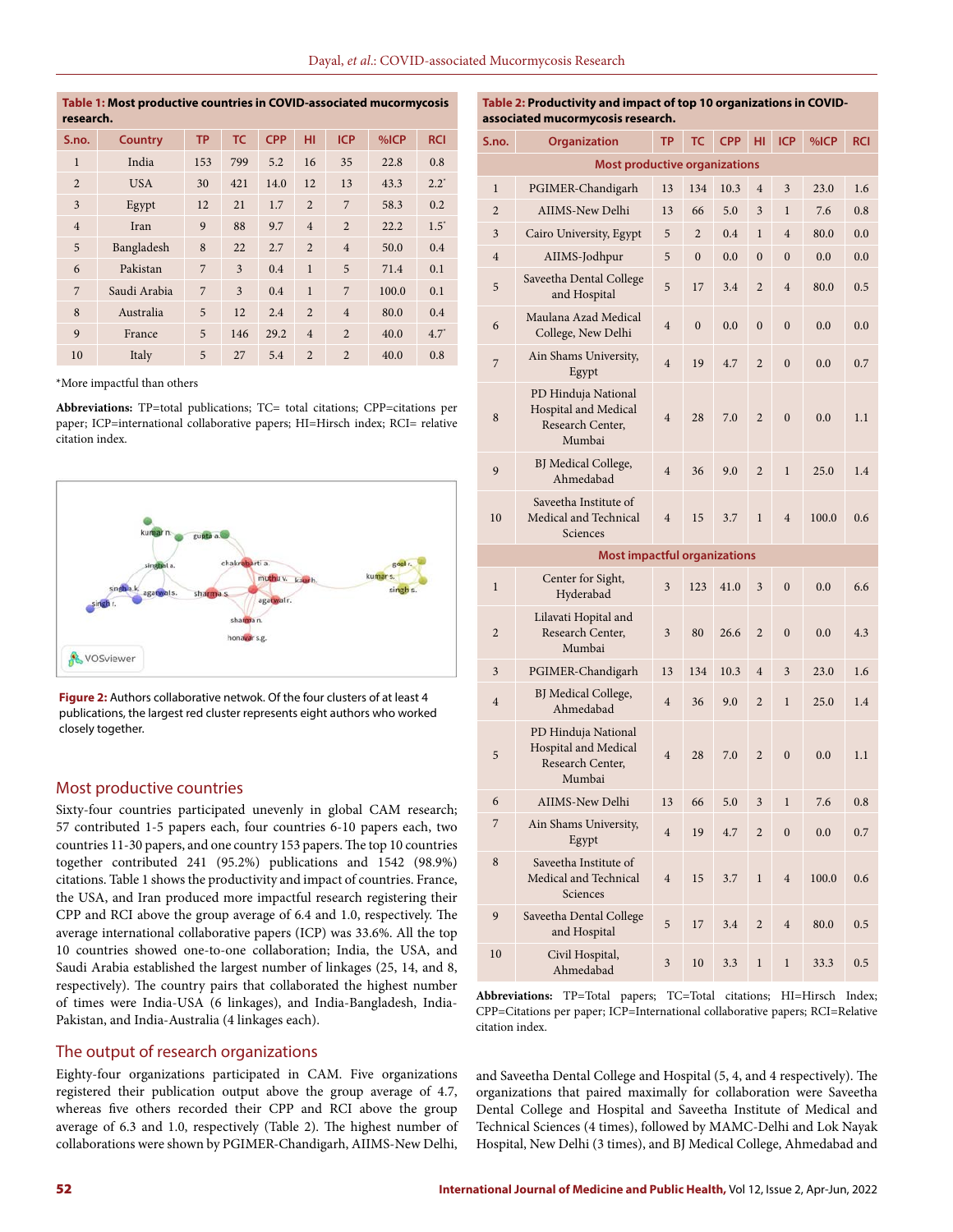|  |  |  | Dayal, et al.: COVID-associated Mucormycosis Research |  |  |  |
|--|--|--|-------------------------------------------------------|--|--|--|
|--|--|--|-------------------------------------------------------|--|--|--|

| Table 3: Most productive and most impactful authors in COVID-associated mucormycosis research. |                  |                                                                        |                               |              |            |                  |                |       |            |  |
|------------------------------------------------------------------------------------------------|------------------|------------------------------------------------------------------------|-------------------------------|--------------|------------|------------------|----------------|-------|------------|--|
| S.no.                                                                                          | <b>Name</b>      | <b>Affiliation</b>                                                     | <b>TP</b>                     | <b>TC</b>    | <b>CPP</b> | HI.              | <b>ICP</b>     | %ICP  | <b>RCI</b> |  |
| <b>Most prolific authors</b>                                                                   |                  |                                                                        |                               |              |            |                  |                |       |            |  |
| $\mathbf{1}$                                                                                   | A. Chakrabarti   | PGIMER-Chandigarh                                                      | 6                             | 116          | 19.3       | $\overline{3}$   | $\overline{2}$ | 33.3  | 3.1        |  |
| $\overline{2}$                                                                                 | V. Muthu         | PGIMER-Chandigarh                                                      | 5                             | 112          | 22.4       | 3                | $\mathbf{1}$   | 20.0  | 3.6        |  |
| $\overline{3}$                                                                                 | S.M. Rudramurthy | PGIMER-Chandigarh                                                      | 5                             | 42           | 8.4        | $\overline{2}$   | $\overline{2}$ | 40.0  | 1.3        |  |
| $\overline{4}$                                                                                 | R. Agarwal       | PGIMER-Chandigarh                                                      | $\overline{4}$                | 98           | 24.5       | $\overline{2}$   | $\Omega$       | 0.0   | 3.9        |  |
| 5                                                                                              | K. Dhama         | <b>IVRI-Bareilly</b>                                                   | $\overline{3}$                | 5            | 1.6        | $\overline{2}$   | $\overline{3}$ | 100.0 | 0.2        |  |
| 6                                                                                              | R. Goel          | MAMC-Delhi                                                             | $\overline{3}$                | $\mathbf{0}$ | 0.0        | $\mathbf{0}$     | $\mathbf{0}$   | 0.0   | 0.0        |  |
| $\overline{7}$                                                                                 | T. Gokhale       | JIPMER-Pondicherry                                                     | $\overline{3}$                | 64           | 21.3       | $\overline{c}$   | $\overline{0}$ | 0.0   | 3.4        |  |
| 8                                                                                              | M.M. Hasan       | Mawlana Bhashani S&T<br>University, Bangladesh                         | $\overline{3}$                | 17           | 5.6        | $\overline{2}$   | $\overline{3}$ | 100.0 | 0.9        |  |
| 9                                                                                              | S.G. Honacar     | Center for Sight, Hyderabad                                            | $\overline{3}$                | 123          | 41.0       | $\overline{3}$   | $\mathbf{0}$   | 0.0   | 6.6        |  |
| 10                                                                                             | J. Kumat         | MAMC-Delhi                                                             | $\overline{\mathbf{3}}$       | $\mathbf{0}$ | 0.0        | $\boldsymbol{0}$ | $\mathbf{0}$   | 0.0   | 0.0        |  |
|                                                                                                |                  |                                                                        | <b>Most impactful authors</b> |              |            |                  |                |       |            |  |
| $\mathbf{1}$                                                                                   | S.G. Honacar     | Center for Sight, Hyderabad                                            | $\overline{3}$                | 123          | 41.0       | $\overline{3}$   | $\mathbf{0}$   | 0.0   | 6.6        |  |
| $\overline{2}$                                                                                 | M. Sen           | Center for Sight, Hyderabad                                            | $\overline{3}$                | 121          | 40.3       | $\overline{3}$   | $\mathbf{0}$   | 0.0   | 6.5        |  |
| $\overline{3}$                                                                                 | I.S. Sehgal      | PGIMER-Chandigarh                                                      | $\overline{3}$                | 96           | 32.0       | $\overline{2}$   | $\overline{0}$ | 0.0   | 5.1        |  |
| $\overline{4}$                                                                                 | A. Misra         | Fortis-Doc, Gurgaon                                                    | $\overline{3}$                | 92           | 30.6       | $\overline{3}$   | $\Omega$       | 0.0   | 4.9        |  |
| 5                                                                                              | R. Agarwal       | PGIMER-Chandigarh                                                      | $\overline{4}$                | 98           | 24.5       | $\overline{2}$   | $\overline{0}$ | 0.0   | 3.9        |  |
| 6                                                                                              | V. Muthu         | PGIMER-Chandigarh                                                      | 5                             | 112          | 22.4       | 3                | $\mathbf{1}$   | 20.0  | 3.6        |  |
| $\overline{7}$                                                                                 | T. Gokhale       | JIPMER-Pondicherry                                                     | $\overline{3}$                | 64           | 21.3       | $\overline{2}$   | $\mathbf{0}$   | 0.0   | 3.4        |  |
| 8                                                                                              | A. Chakrabarti   | PGIMER-Chandigarh                                                      | 6                             | 116          | 19.3       | $\overline{3}$   | $\overline{2}$ | 33.3  | 3.1        |  |
| 9                                                                                              | A. Sunavala      | PD Hinduja National Hospital<br>and Medical Research Center,<br>Mumbai | $\overline{3}$                | 26           | 8.6        | $\mathbf{1}$     | $\mathbf{0}$   | 0.0   | 1.4        |  |
| 10                                                                                             | S.M. Rudramurthy | PGIMER-Chandigarh                                                      | 5                             | 42           | 8.4        | $\overline{2}$   | $\overline{2}$ | 40.0  | 1.3        |  |

**Abbreviations:** TP=total publications; TC= total citations; CPP=citations per paper; ICP=international collaborative papers; HI=Hirsch index; RCI= relative citation index.

Civil Hospital, Ahmedabad (3 times), and PGIMER-Chandigarh and AIIMS-New Delhi (2 times).

#### Leading authors

Of the 160 authors who participated in CAM research, the top four in productivity were A. Chakrabarti (6 papers), V. Muthu and S. Rudramurthy (5 papers each), and R. Agarwal (4 papers). Table 3 shows the profile of the most prolific and influential authors. All the leading authors showed collaborations; V. Muthu, A. Chakrabarti, and R. Agarwal had the largest linkages, i.e., 14, 13, and 11. Figure 2 shows the networking between authors for CAM research.

## Top journals

All 253 papers on CAM research were published in 140 journals. Only two journals published 15-18 papers, three published 6-10, and the rest 135 published 1-5 papers each. The top 15 most productive journals accounted for a 37.1% share of global output (Table 4).

### Impactful publications

Seventeen (6.72%) publications had received 30 to 91 citations each and were assumed to be HCPs. Their total and average citations were 931 and 54.7, respectively. India and the USA contributed eight and six publications, respectively, while Brazil, China, France, Greece, Iran, and Nigeria contributed one HCP each. Eleven HCPs were published as original articles, three as reviews, two as editorials, and one as a letter. Nine HCPs involved collaborative research; eight of these were national and one international collaborative. Eight HCPs were noncollaborative. The 17 HCPs were published in 14 journals; the Indian Journal of Ophthalmology was the leading journal that published three HCPs, whereas Journal de Mycologie Medicale published the most cited (91 times) article on CAM.

## **DISCUSSION**

Our analysis revealed that the COVID-19 related mucormycosis research was mainly carried out in the low- and middle-income countries, unlike research in several other medical fields during COVID-19 pandemic or even during pre-COVID-19 times, which shows domination by highincome countries of North America or Western Europe.21-24,30-32 This is understandable as the low- or middle-income countries were particularly hit by the dual burden of COVID-19 and CAM.<sup>6,7</sup> But even while the productivity of organizations and authors from low- and middle-income countries was substantial, it was the high-income countries such as France and the USA that led in CAM research impact. The high quality of research from high-income countries may be attributed to the availability of infrastructure and financial support and commitment to research by the national governments.<sup>33</sup> In contrast, the paucity of funding and infrastructure in low-income countries affects the research quality.<sup>34</sup> It is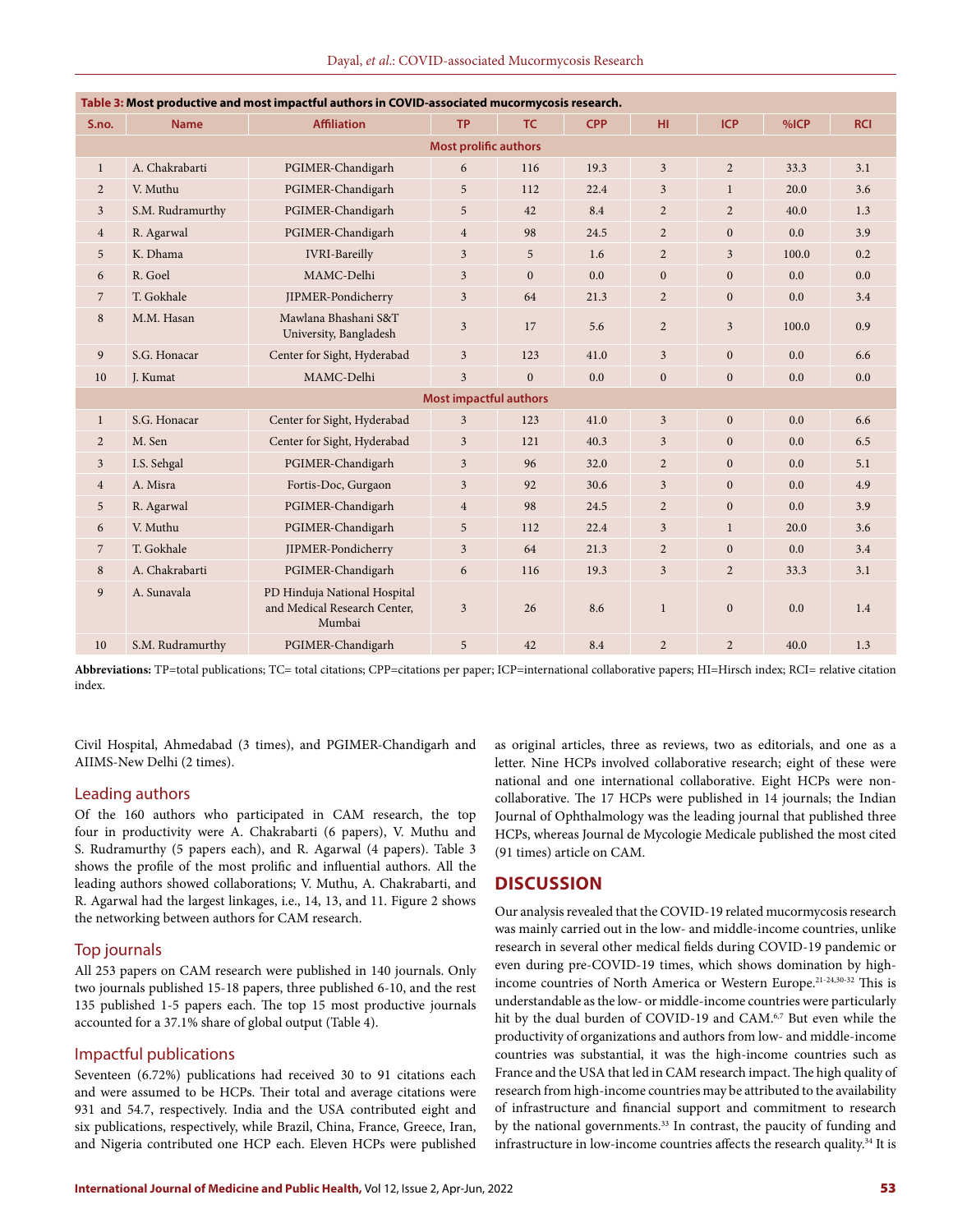#### **Table 4: Leading journals that published COVID-associated mucormycosis research.**

| S.no.          | <b>Journal</b>                                                  | <b>TP</b>      | <b>TC</b>      | <b>CPP</b> |
|----------------|-----------------------------------------------------------------|----------------|----------------|------------|
| $\mathbf{1}$   | Indian Journal of Ophthalmology                                 | 18             | 230            | 12.7       |
| $\overline{2}$ | Indian Journal of Otolaryngology and Head<br>and Neck Surgery   | 15             | 35             | 2.3        |
| 3              | Journal of Fungi                                                | 10             | 100            | 10.0       |
| $\overline{4}$ | Mycoses                                                         | 9              | 86             | 9.5        |
| 5              | Diabetes and Metabolic Syndrome.Clinical<br>Research and Review | 8              | 96             | 12.0       |
| 6              | <b>BMJ</b> Case Reports                                         | 5              | 37             | 7.4        |
| 7              | <b>IDcases</b>                                                  | $\overline{4}$ | 9              | 2.2        |
| 8              | International Journal of Allergy and Rhinology                  | $\overline{4}$ | 20             | 5.0        |
| 9              | Egyptian Journal of Radiology and Nuclear<br>Medicine           | 3              | $\mathbf{1}$   | 0.3        |
| 10             | <b>Emerging Infectious Diseases</b>                             | 3              | 34             | 11.3       |
| 11             | Indian Journal of Critical Care and Medicine                    | 3              | $\mathbf{1}$   | 0.3        |
| 12             | International Journal of Surgery                                | 3              | $\overline{2}$ | 0.6        |
| 13             | Journal of Laryngology and Otology                              | 3              | 47             | 15.6       |
| 14             | Journal of Maxillofacial and Oral Surgery                       | 3              | 46             | 15.3       |
| 15             | Journal of Medical Virology                                     | 3              | 18             | 6.0        |
|                | Total of top 15 journals                                        | 94             | 762            | 8.1        |
|                | Global total                                                    | 253            | 1560           | 6.1        |
|                | Share of top 15 journals in global total                        | 37.1           | 48.8           | ---        |

Abbreviations: TP=total publications; TC= total citations; CPP=citations per paper.

thus imperative that high-income countries support research endeavors and collaborations with low- and middle-income countries to produce a more meaningful universal research in CAM, similar to research capacity strengthening initiatives for other diseases.<sup>35</sup>

A notable finding of our study was the meager quantity of research on CAM pathophysiology and epidemiology. Several experts have highlighted the importance of studying these aspects of CAM in order to understand several complexities associated with this co-infection in COVID-19 patients.<sup>36,37</sup> This research gap needs to be addressed in future studies on CAM.

Additionally, there is a need to provide more financial support by the various funding agencies; only 13% of the published CAM research was funded. Although the impact of funded CAM research in terms of CPP was marginally lower than non-funded publications, the reverse is a consistent observation in medical research.<sup>38</sup> In a recent scientometric analysis, we also documented a considerably higher CPP of funded than non-funded research (77.2 versus 18.6).<sup>20</sup>

## Limitations

Using a single database was a limitation of our analysis as we could have missed a few publications and citations. Although some authors have suggested that a simultaneous search may be conducted in the major medical databases such as Web of Science, PubMed, and Scopus to improve research mapping, such an approach may not only be cumbersome but also make interpretation of results difficult due to the lack of uniformity in analytical provisions across different databases.<sup>39</sup> It may be mentioned that most bibliometric studies use a single database, and our choice of the Scopus database was based on its broader content

coverage, accuracy, availability of funding information, and citation analysis tools.40

# **CONCLUSION**

Research on mucormycosis in relation to the COVID-19 pandemic has largely been conducted in middle-income countries and lacks quality. There is a need for high-income countries to collaborate with low-and middle-income countries for a sustainable and universal CAM research impact. Pathophysiology and epidemiology also need attention in future CAM research.

## **CONFLICT OF INTEREST**

The authors declare no conflict of interest

## **REFERENCES**

- 1. Worldometer. COVID-19 coronavirus death toll; updated Dec 25, 2021. Available from: https://www.worldometers.info/coronavirus/coronavirus-death-toll [cited 27/1/2022].
- 2. Alhasan KA, Shalaby MA, Temsah MH, Aljamaan F, Shagal R, AlFaadhel T, *et al*. Factors that influence mortality in critically ill patients with SARS-CoV-2 infection: A multicenter study in the Kingdom of Saudi Arabia. Healthcare (Basel). 2021;9(12):1608. doi: 10.3390/healthcare9121608, PMID 34946347.
- 3. Gupta BM, Pal R, Rohilla L, Dayal D. Bibliometric analysis of diabetes research in relation to the COVID-19 pandemic. J Diabetol. 2021;12(3):350-6. doi: 10.4103/ JOD.JOD\_30\_21.
- 4. Eskenazi B, Rauch S, Iurlaro E, Gunier RB, Rego A, Gravett MG, *et al*. Diabetes mellitus, maternal adiposity, and insulin-dependent gestational diabetes are associated with Covid-19 in pregnancy: The INTERCOVID Study. Am J Obstet Gynecol. 2021 Dec 20;9378(21):S0002. doi: 10.1016/j.ajog.2021.12.032 [Epub ahead of print]. PMID 34942154.
- 5. Paparoupa M, Aldemyati R, Roggenkamp H, Berinson B, Nörz D, Olearo F, *et al*. The prevalence of early- and late-onset bacterial, viral, and fungal respiratory superinfections in invasively ventilated COVID-19 patients. J Med Virol. 2021 Dec 24. doi: 10.1002/jmv.27548 [Epub ahead of print]. PMID 34951498.
- 6. Hussain S, Riad A, Singh A, Klugarová J, Antony B, Banna H, *et al*. Global prevalence of COVID-19-Associated mucormycosis (CAM): living systematic review and meta-analysis. J Fungi (Basel). 2021;7(11):985. doi: 10.3390/ jof7110985, PMID 34829271.
- 7. Amin A, Vartanian A, Poladian N, Voloshko A, Yegiazaryan A, Al-Kassir AL, *et al*. Root causes of fungal Coinfections in COVID-19 infected patients. Infect Dis Rep. 2021;13(4):1018-35. doi: 10.3390/idr13040093, PMID 34940403.
- 8. Prakash H, Chakrabarti A. Global epidemiology of mucormycosis. J Fungi (Basel). 2019;5(1):26. doi: 10.3390/jof5010026, PMID 30901907.
- 9. Dayal D, Jain P, Kumar R, Bakshi J, Menon P, Das A, *et al*. Clinical spectrum and outcome of invasive filamentous fungal infections in children with Type 1 diabetes: North Indian experience. Clin Pediatr Endocrinol. 2015;24(2):51-7. doi: 10.1297/cpe.24.51, PMID 26019401.
- 10. Yasmin F, Najeeb H, Naeem A, Dapke K, Phadke R, Asghar MS, *et al*. COVID-19 associated mucormycosis: A systematic review from diagnostic challenges to management. Diseases. 2021;9(4):65. doi: 10.3390/diseases9040065, PMID 34698143.
- 11. Dayal D. A multimodal approach is necessary to manage mucormycosis in patients with diabetes. J Clin Diagn Res. 2016;10(9):SL01. doi: 10.7860/ JCDR/2016/21349.8477, PMID 27790541.
- 12. Rudrabhatla PK, Reghukumar A, Thomas SV. Mucormycosis in COVID-19 patients: predisposing factors, prevention and management. Acta Neurol Belg 2021 Nov 24:1-8. doi: 10.1007/s13760-021-01840-w [Epub ahead of print]. PMID 34820787.
- 13. Dayal D, Bakshi J. Early diagnosis and surgery is crucial to survival outcome in rhinocerebral mucormycosis. Indian J Otolaryngol Head Neck Surg. 2016;68(2):261-2. doi: 10.1007/s12070-015-0953-1, PMID 27340648.
- 14. Dayal D, Bakshi J, Jain P, Shivaprakash MR, Singhi S. Outcome of rhino-sinus mucormycosis in children with Type 1 diabetes. Indian J Pediatr. 2015;82(7):651-2. doi: 10.1007/s12098-014-1680-4, PMID 25589195.
- 15. Choksi T, Agrawal A, Date P, Rathod D, Gharat A, Ingole A, *et al*. Cumulative mortality and factors associated with outcomes of mucormycosis after COVID-19 at a multispecialty tertiary care center in India. JAMA Ophthalmol. 2022;140(1):66-72. doi: 10.1001/jamaophthalmol.2021.5201 [Epub ahead of print]. PMID 34882192.
- 16. Muthu V, Rudramurthy SM, Chakrabarti A, Agarwal R. Epidemiology and pathophysiology of COVID-19-Associated mucormycosis: India versus the rest of the world. Mycopathologia. 2021;186(6):739-54. doi: 10.1007/s11046-021- 00584-8, PMID 34414555.
- 17. Cooper ID. Bibliometrics basics. J Med Libr Assoc. 2015;103(4):217-8. doi: